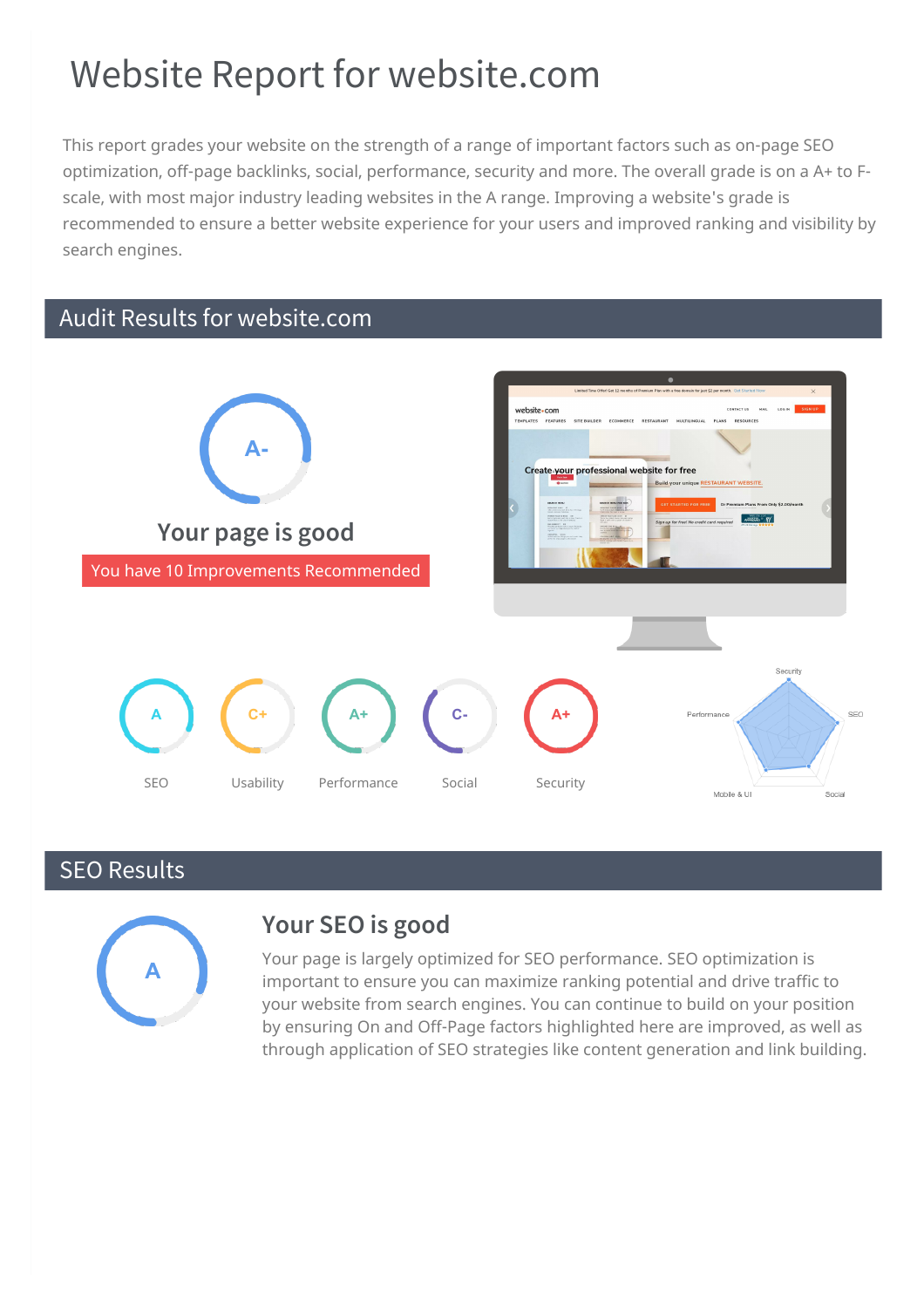#### **Title Tag**

You have a title tag of optimal length (between 10 and 70 characters).

Create Your Website for Free | Free Site Builder | Website.com

Length : 62

# **Meta Description Tag**

Your page has a meta description of optimal length (between 70 and 320 characters).

Create a professional website for free with the Website.com website builder. Domain names, web hosting, website templates, and ecommerce solutions included.

Length : 156

# **BODY CONTENT**

#### **Header Tags**

Your page is making good use of header tags.

HTML header tags are an important way of signaling to search engines the important content topics of your page, and subsequently the keywords it should rank for.

| <b>Header</b>  |                  |  |
|----------------|------------------|--|
| <b>Tag</b>     | <b>Frequency</b> |  |
| H1             | 1                |  |
| H2             | 1                |  |
| H <sub>3</sub> | 4                |  |
| H4             | 0                |  |
| H <sub>5</sub> | 0                |  |
| H6             |                  |  |

# **Keyword Consistency**

Your page's main keywords are distributed well across the important HTML tags.

Your page content should be focused around particular keywords you would like to rank for. Ideally these keywords should also be distributed across tags such as the title, meta and header tags.

 $\checkmark$ 



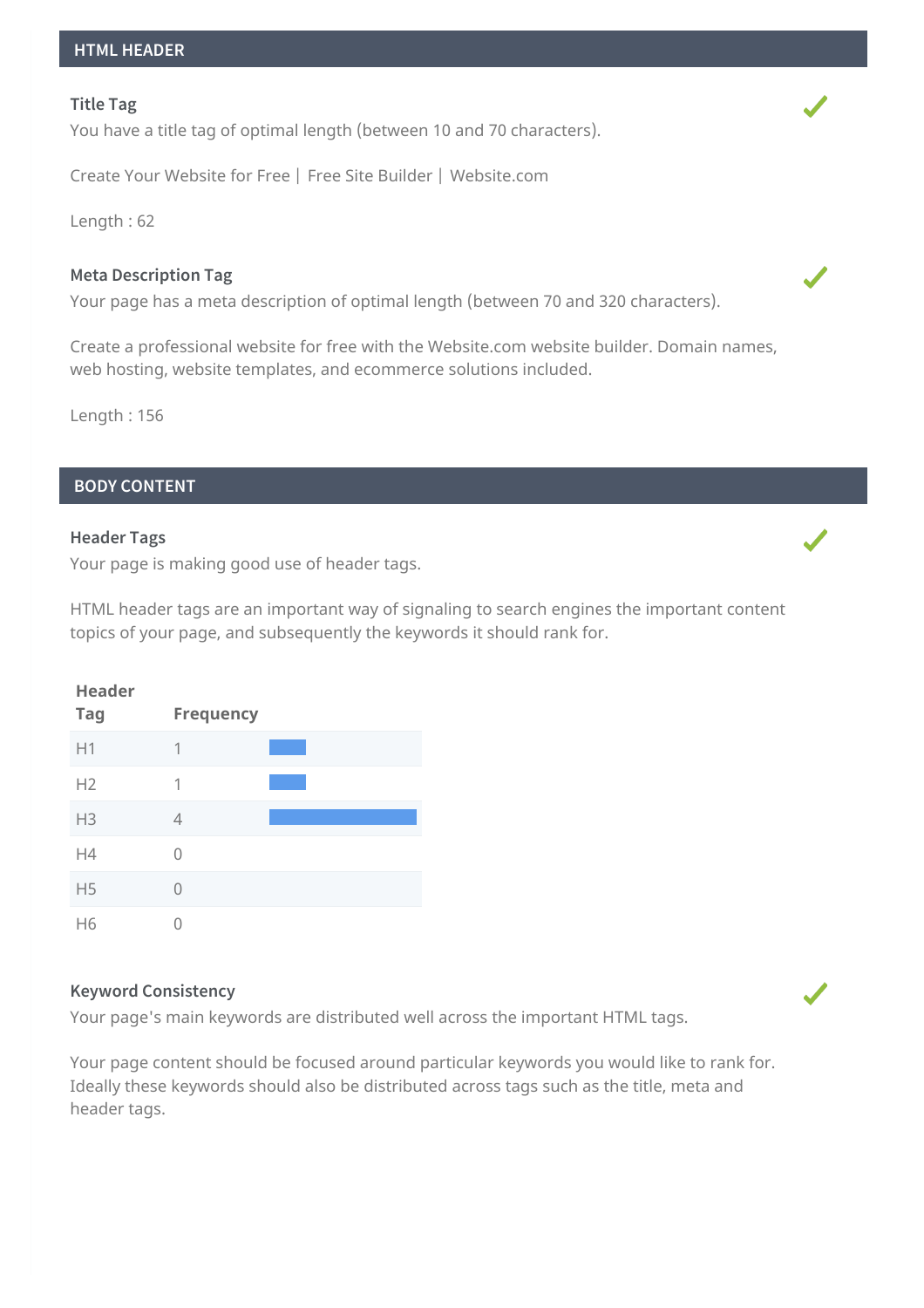# **Individual Keywords**

| <b>Keyword</b> | <b>Title</b>              | <b>Meta</b><br><b>Description</b><br><b>Tag</b> | <b>Headings</b><br><b>Tags</b> | Page<br><b>Frequency</b> |  |
|----------------|---------------------------|-------------------------------------------------|--------------------------------|--------------------------|--|
| free           | $\checkmark$              | $\checkmark$                                    | $\checkmark$                   | 16                       |  |
| website        | $\checkmark$              | $\checkmark$                                    | $\checkmark$                   | 12                       |  |
| get            | $\times$                  | $\times$                                        | $\pmb{\times}$                 | 8                        |  |
| site           | $\checkmark$              | $\checkmark$                                    | $\checkmark$                   | $\overline{7}$           |  |
| from           | $\times$                  | $\pmb{\times}$                                  | $\pmb{\times}$                 | 6                        |  |
| plans          | $\boldsymbol{\mathsf{x}}$ | $\boldsymbol{\mathsf{x}}$                       | $\pmb{\times}$                 | 6                        |  |
| builder        | $\checkmark$              | $\checkmark$                                    | $\checkmark$                   | 6                        |  |
| features       | $\times$                  | $\times$                                        | $\boldsymbol{\mathsf{x}}$      | 6                        |  |

# **Phrases**

|  | <b>Phrase</b>                           | <b>Title</b>            | <b>Meta</b><br><b>Description</b><br><b>Tag</b> | <b>Headings</b><br><b>Tags</b> | Page<br><b>Frequency</b> |  |
|--|-----------------------------------------|-------------------------|-------------------------------------------------|--------------------------------|--------------------------|--|
|  | website for free                        | $\checkmark$            | $\checkmark$                                    | $\checkmark$                   | $\overline{4}$           |  |
|  | website builder                         | $\overline{\mathsf{x}}$ | $\checkmark$                                    | $\checkmark$                   | 3                        |  |
|  | get started                             | $\pmb{\times}$          | $\boldsymbol{\times}$                           | $\times$                       | 3                        |  |
|  | site builder                            | $\checkmark$            | $\checkmark$                                    | $\checkmark$                   | 3                        |  |
|  | ecommerce<br>restaurant<br>multilingual | $\times$                | $\times$                                        | $\times$                       | $\overline{2}$           |  |
|  | builder<br>ecommerce<br>restaurant      | $\times$                | $\boldsymbol{\times}$                           | $\times$                       | $\overline{2}$           |  |
|  | site builder<br>ecommerce               | $\times$                | $\boldsymbol{\times}$                           | $\boldsymbol{\mathsf{x}}$      | $\overline{2}$           |  |
|  | features site<br>builder                | $\times$                | $\times$                                        | $\times$                       | $\overline{2}$           |  |

# **Amount of Content**

Your page has a low volume of text content which search engines can interpret as 'thin content'. It has been well researched that higher text content volumes are related to better ranking ability in general.

X

Word Count: 487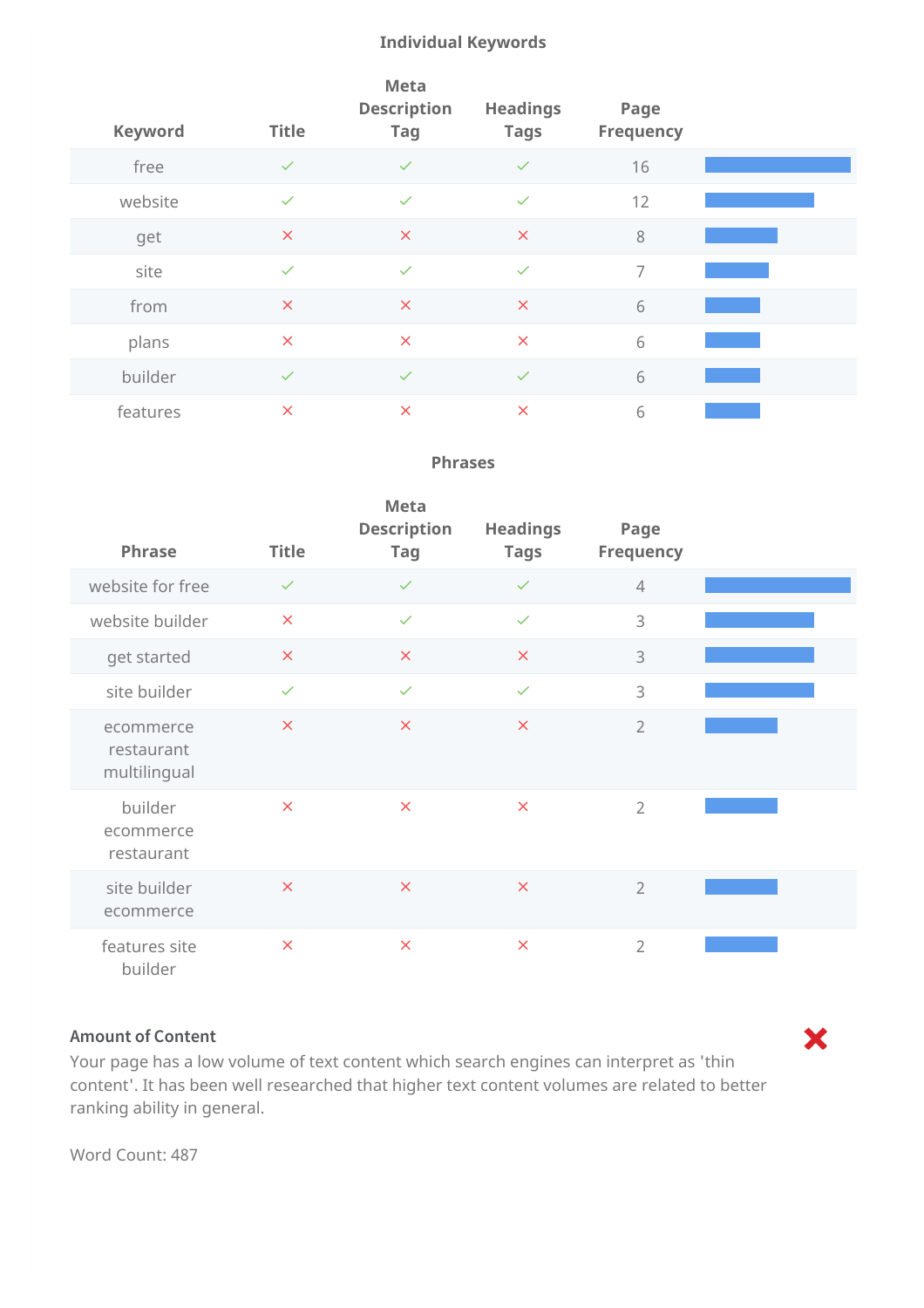# **Image Alt Attributes**

You have images on your page that are missing ALT attributes.

We found 9 images on your page and 6 of them are missing the attribute.

### **LINKS**

#### **Number of Backlinks**

You have a strong level of backlink activity to this page.

Backlink data provided by **MOZ** 



#### **Top Backlinks**

These are the highest value external pages we have found linking to your site.

#### **Domain Authority URL**

| 100 | www.youtube.com/playlist?list=PLCQHzEznGWJ2tyQnXqbQ4rMNLxZi6Ahhu                                                                                                                                  |
|-----|---------------------------------------------------------------------------------------------------------------------------------------------------------------------------------------------------|
| 100 | www.youtube.com/watch?v=0hsNIRqiySU                                                                                                                                                               |
| 100 | forums.developer.apple.com/thread/79577                                                                                                                                                           |
| 99  | blogs.msdn.microsoft.com/matthew_van_eerde/2010/08/23/troubleshooting-how-to-<br>install-the-microsoft-hd-audio-class-driver/                                                                     |
| 99  | docs.microsoft.com/en-us/skype-sdk/websdk/docs/troubleshooting/auth/aadauth-<br>replyurls                                                                                                         |
| 99  | blogs.msdn.microsoft.com/saurabh_singh/2007/11/16/wildcard-ssl-certificate-in-iis-6-0-<br>windows-2003-sp1-and-above/                                                                             |
| 99  | support.microsoft.com/en-in/help/4033827/troubleshooting-azure-application-gateway-<br>session-affinity-issues                                                                                    |
| 99  | docs.microsoft.com/en-us/azure/application-gateway/how-to-troubleshoot-application-<br>gateway-session-affinity-issues                                                                            |
| 99  | social.technet.microsoft.com/Forums/en-US/55b9c78b-748d-40ce-bc76-<br>779b8a7ec053/does-ie11-enterprise-mode-override-user-compatibility-view-settings?<br>forum=ieitprocurrentver                |
| 99  | social.msdn.microsoft.com/Forums/vstudio/en-US/df64c919-9c40-4827-88ce-<br>0c44990ada82/open-a-intranet-windows-authenticated-website-from-vbnet-without-<br>promption-credential?forum=vbgeneral |



i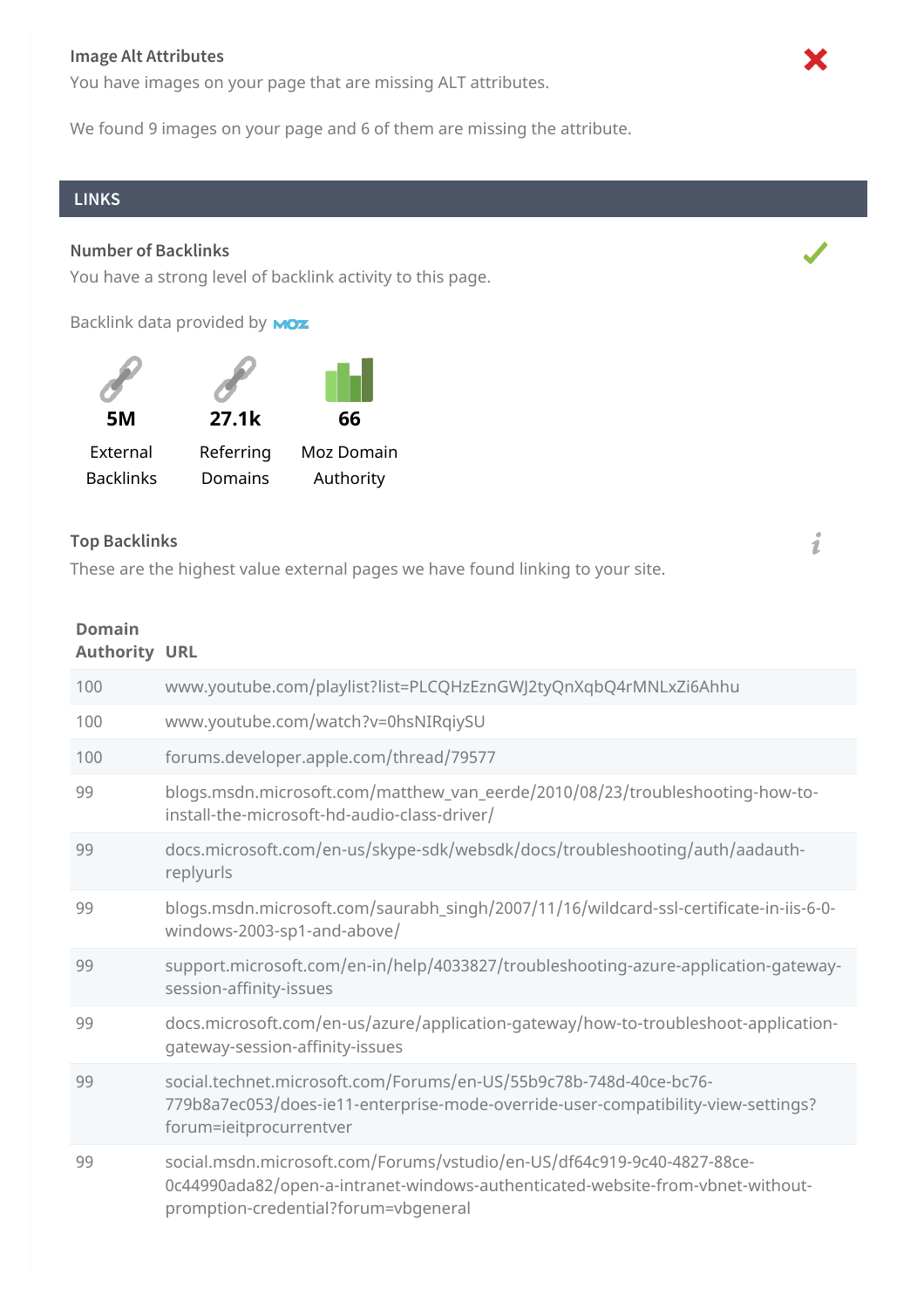# **On-Page Link Structure**

We found 77 total links. 16% of your links are external links and are sending authority to other sites. 0% of your links are nofollow links, meaning authority is not being passed to those destination pages.

# **Broken Links**

We have found 1 broken link(s) on your page. Broken links are confusing to users and can reduce traffic and ranking ability of pages.

Please note, we were not able to crawl all links in the given time window. Only 34 of 40 total links found were able to be crawled.

#### **Friendly URLs**

Your page links appear friendly (easily human or search engine readable).

#### **INDEXING**

**Noindex Tag Test** Your page is not using the Noindex Tag which prevents indexing.

#### **Noindex Header Test**

Your page is not using the Noindex Header which prevents indexing.

# **OTHER**

#### **Robots.txt**

Your website appears to have a robots.txt file.

http://website.com/robots.txt

#### **XML Sitemaps**

Your website appears to have an XML sitemap.

https://www.website.com/sitemap.xml

# **Analytics**

Your page is using an analytics tool.

**Google Analytics** 

# **Schema.org Structured Data**

Your page is using Schema.org structured data.

 $\boldsymbol{i}$ 

X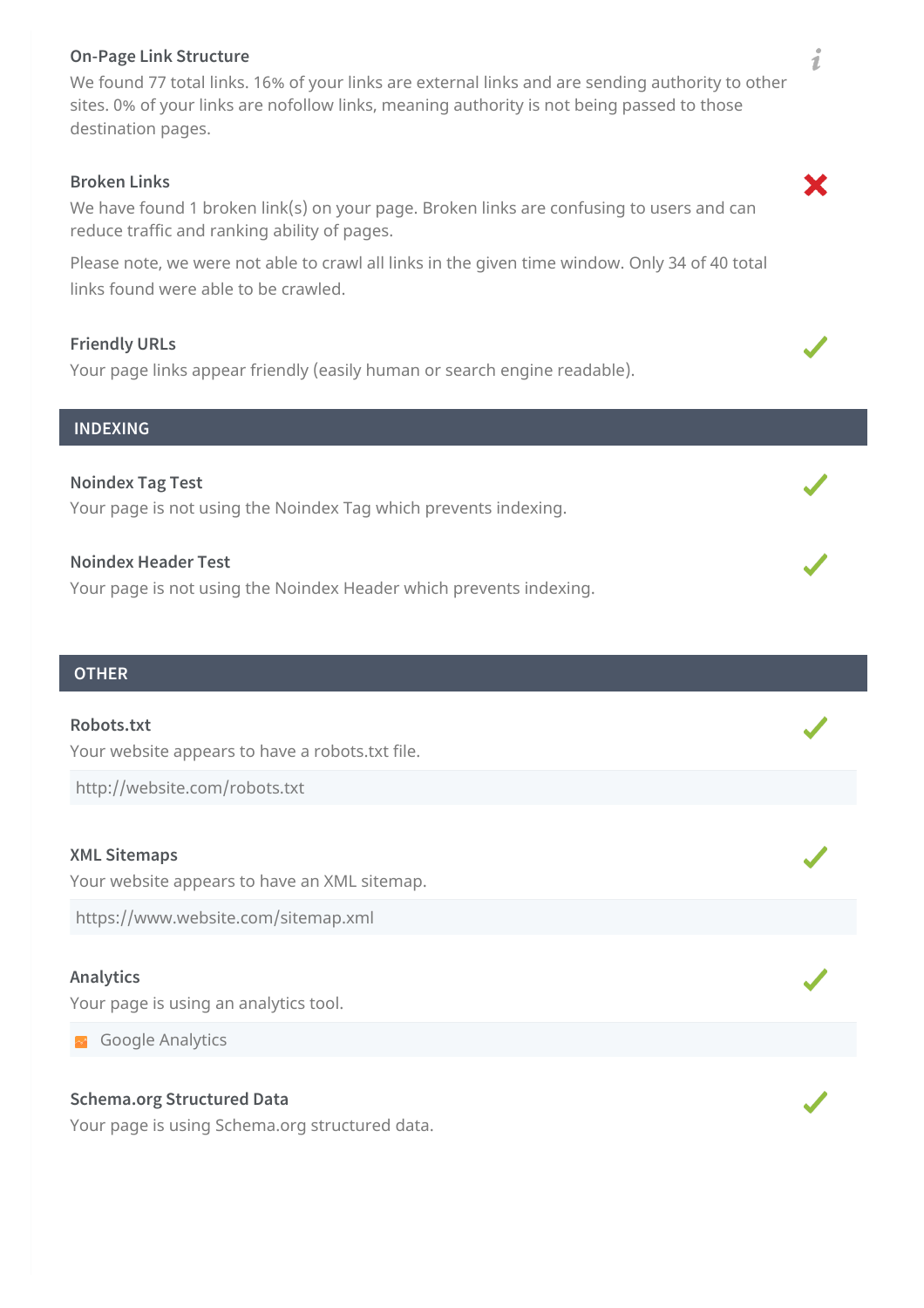# Usability



# **Your usability could be better**

Your page is OK but could be more usable across devices. Usability is important to maximize your available audience and minimize user bounce rates (which can indirectly affect your search engine rankings).

# **Device Rendering**

This check visually demonstrates how your page renders on different devices. It is important that your page is optimized for mobile and tablet experiences as today the majority of web traffic comes from these sources.





# **Flash Used?**

No Flash content has been identified on your page.

# **iFrames Used?**

Your page appears to be using iFrames. iFrames are discouraged as they can complicate navigation of content in mobile and have historically been harder to index for search engines. There are particular coding libraries however such as Google Tag Manager that require iFrames as part of their functionality.

# **Favicon**

Your page has specified a favicon.



i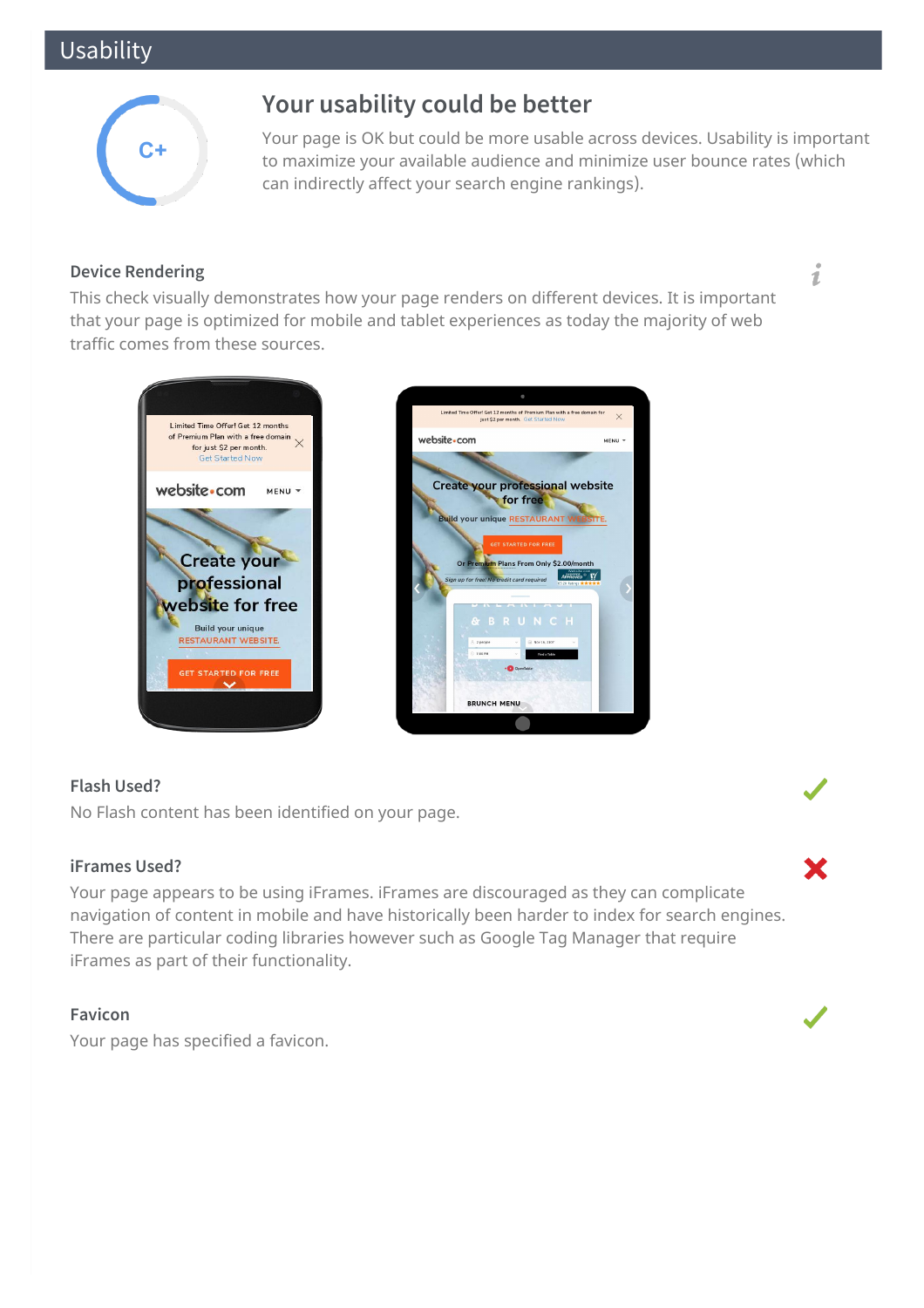# Performance Results



# **Your performance is very good!**

Congratulations, your page has performed very well in our testing meaning it should be reasonably fast and responsive for users. Performance is important to ensure a good user experience, and reduced bounce rates (which can also indirectly affect your search engine rankings). Continue to monitor your performance over time to ensure there are no periodic fluctuations.

# **Page Speed Info**

Your page's server response time is reasonably low which is good for load speed and user experience.



# **Page Size Info**

Your page's file size is reasonably low which is good for Page Load Speed and user experience.





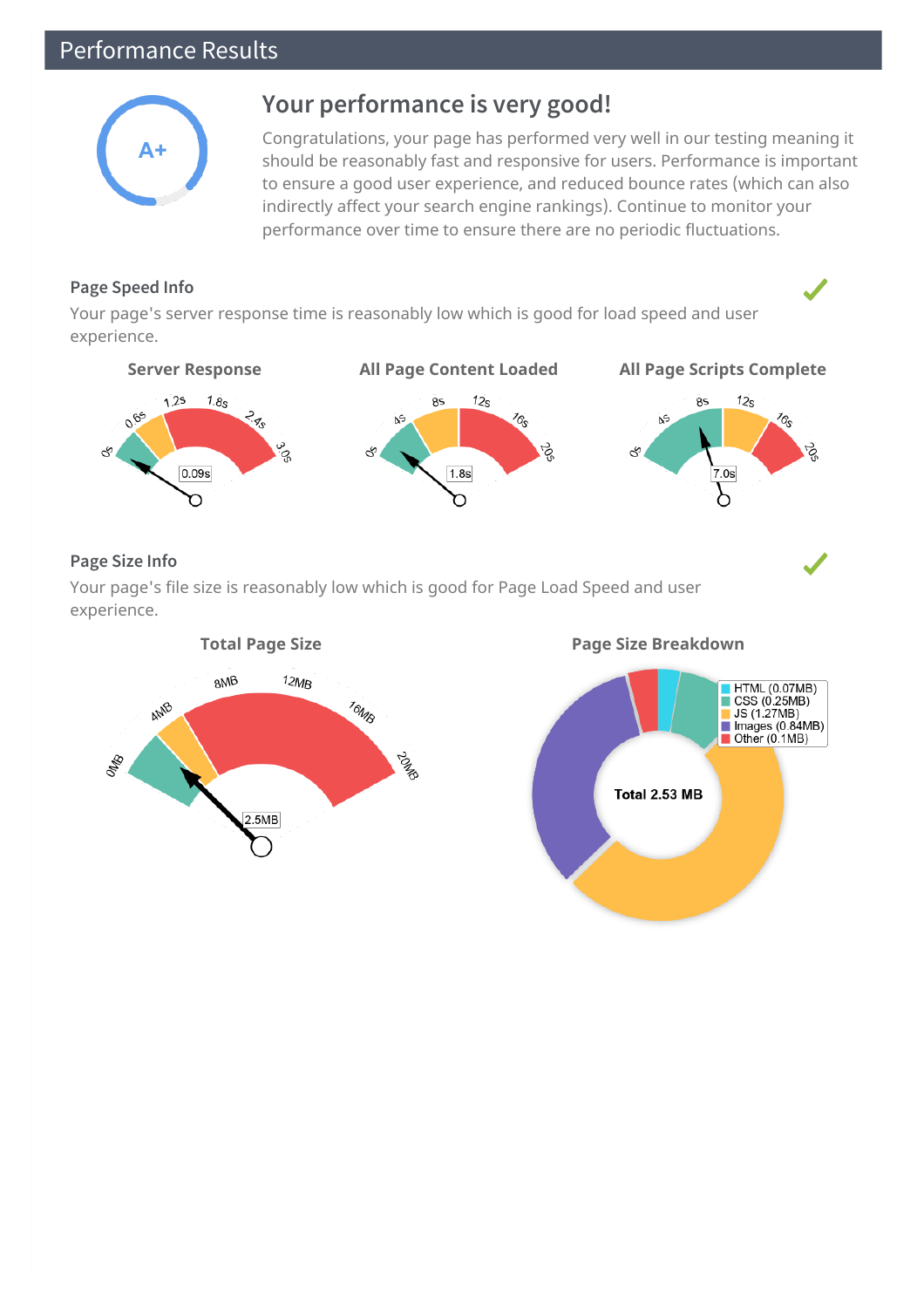# **Number of Resources**

This check displays the total number of files that need to be retrieved from web servers to load your page. As a general rule, having more files to retrieve increases the number of server requests and can subsequently increase page load time. It is a good idea to removing unnecessary files or consolidate files like styles and scripts where possible.



# **JavaScript Errors**

Your page is not reporting any JavaScript errors.

# **Minification**

All your JavaScript and CSS files appear to be minified.

#### **Deprecated HTML**

No deprecated HTML tags have been found within your page.

# **Inline Styles**

Your page appears to be using inline styles. Inline styles are an older coding practice and discouraged in favor of using CSS style sheets, due to their ability to degrade page load performance and unnecessarily complicate HTML Code.

# Social Results



# **Your social could be better**

You do not appear to have a strong social presence or level of social activity (or we may just not be able to see your profiles!). Social activity is important for customer communication, brand awareness and as a marketing channel to bring more visitors to your website. We recommend that you have all of your profiles listed on your page for visibility, and work to build a following on those networks.

**Facebook Connected**

Your page has a link to a Facebook Page.

#### **Facebook Open Graph Tags**

Your page is using Facebook Open Graph Tags.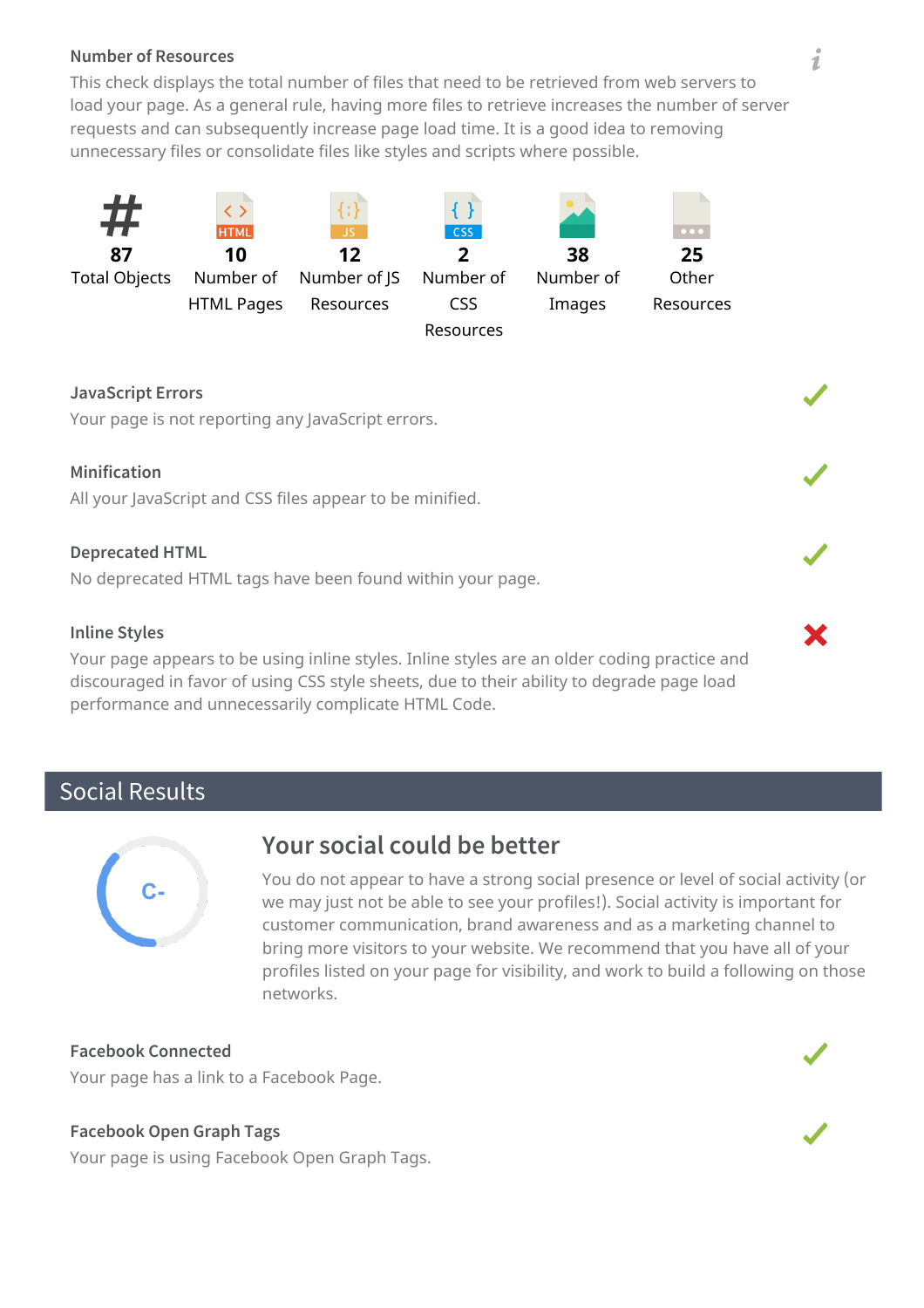# **Facebook Pixel**

We have not detected a Facebook Pixel on your page.

Facebook's Pixel is a piece of analytics code that allows you to track users retarget them with Facebook Ads in future.

# **Twitter Connected**

Your page has a link to a Twitter profile.





# **Twitter Cards**

We have not detected Twitter Cards on your page.

Twitter Cards are a type of structured data that can be placed on your page to control what content is shown when a page is shared on Twitter.

| <b>Instagram Connected</b> |  |
|----------------------------|--|
|----------------------------|--|

No associated Instagram profile found linked on your page

**YouTube Connected** No associated YouTube channel found linked on your page.

# **LinkedIn Connected**

No associated LinkedIn profile found linked on your page.

# Security Results



# **Your security looks very good!**

We haven't identified obvious security problems on your website. Security is important to ensure your website protects user data, doesn't become compromised or experience downtime or data loss. We recommend ongoing patching and the continuous use of protective monitoring tools.

**SSL Enabled** Your website has SSL enabled.

# **HTTPS Redirect**

Your page successfully redirects to a HTTPS (SSL secure) version.





X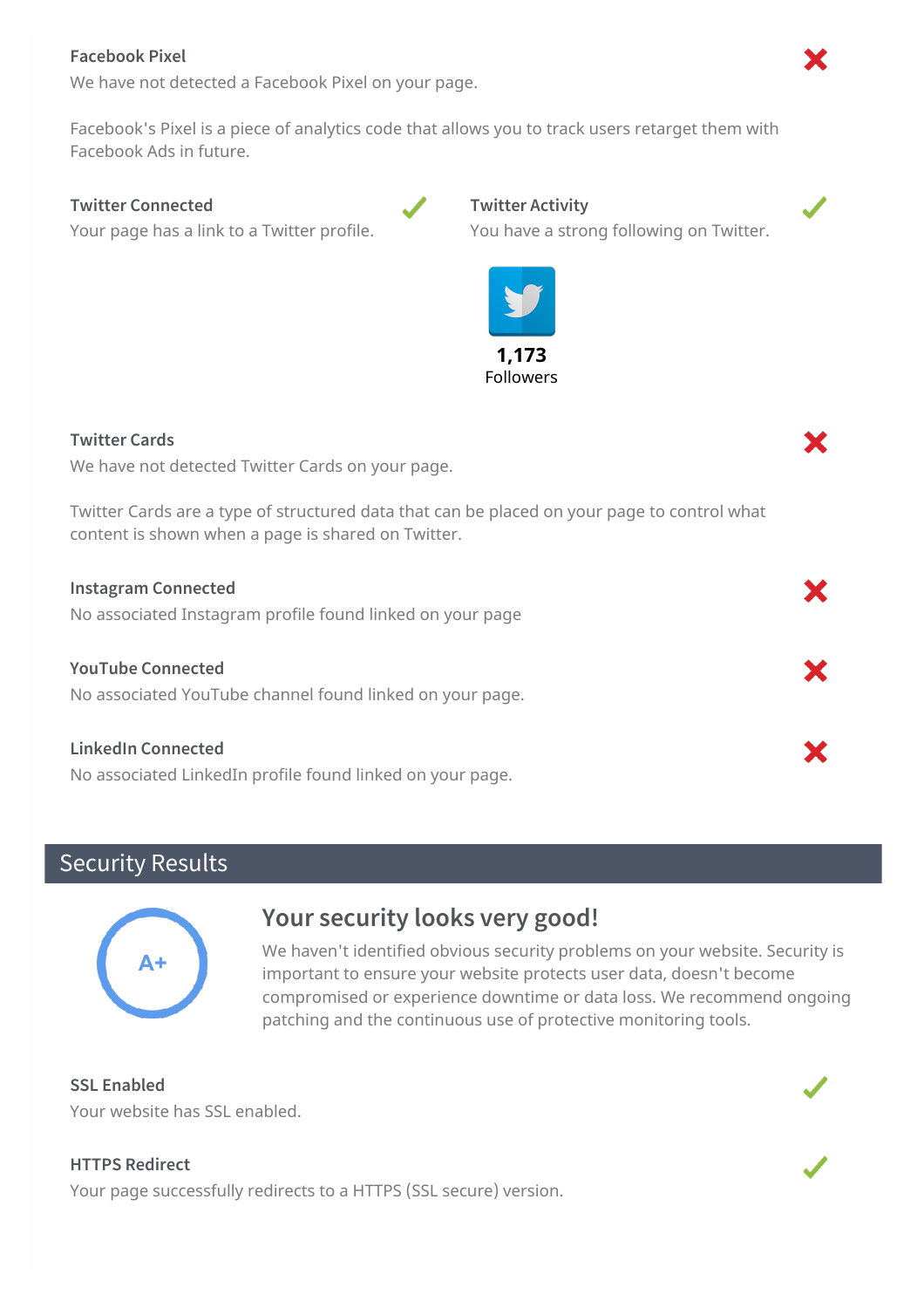# **Malware Check**

Your website has been flagged as safe by popular malware scanners



 $\blacklozenge$ 



# **Email Privacy**

No email addresses have been found in plain text on your page.

# Technology Results

| <b>Technology List</b><br>These software or coding libraries have been identified on your page. |                                                                                                       |                | i |        |
|-------------------------------------------------------------------------------------------------|-------------------------------------------------------------------------------------------------------|----------------|---|--------|
|                                                                                                 | <b>Technology</b>                                                                                     | <b>Version</b> |   |        |
|                                                                                                 | AdRoll                                                                                                |                |   |        |
|                                                                                                 | Google Analytics                                                                                      |                |   |        |
| $\mathscr F$                                                                                    | Google Font API                                                                                       |                |   |        |
|                                                                                                 | <b>Server IP Address</b><br>65.61.198.201<br><b>DNS Servers</b><br>ns2.website.com<br>ns1.website.com |                |   | i<br>i |
|                                                                                                 | <b>Web Server</b><br>Website.com                                                                      |                |   | i      |
| Charset                                                                                         | text/html;charset=UTF-8                                                                               |                |   | i      |